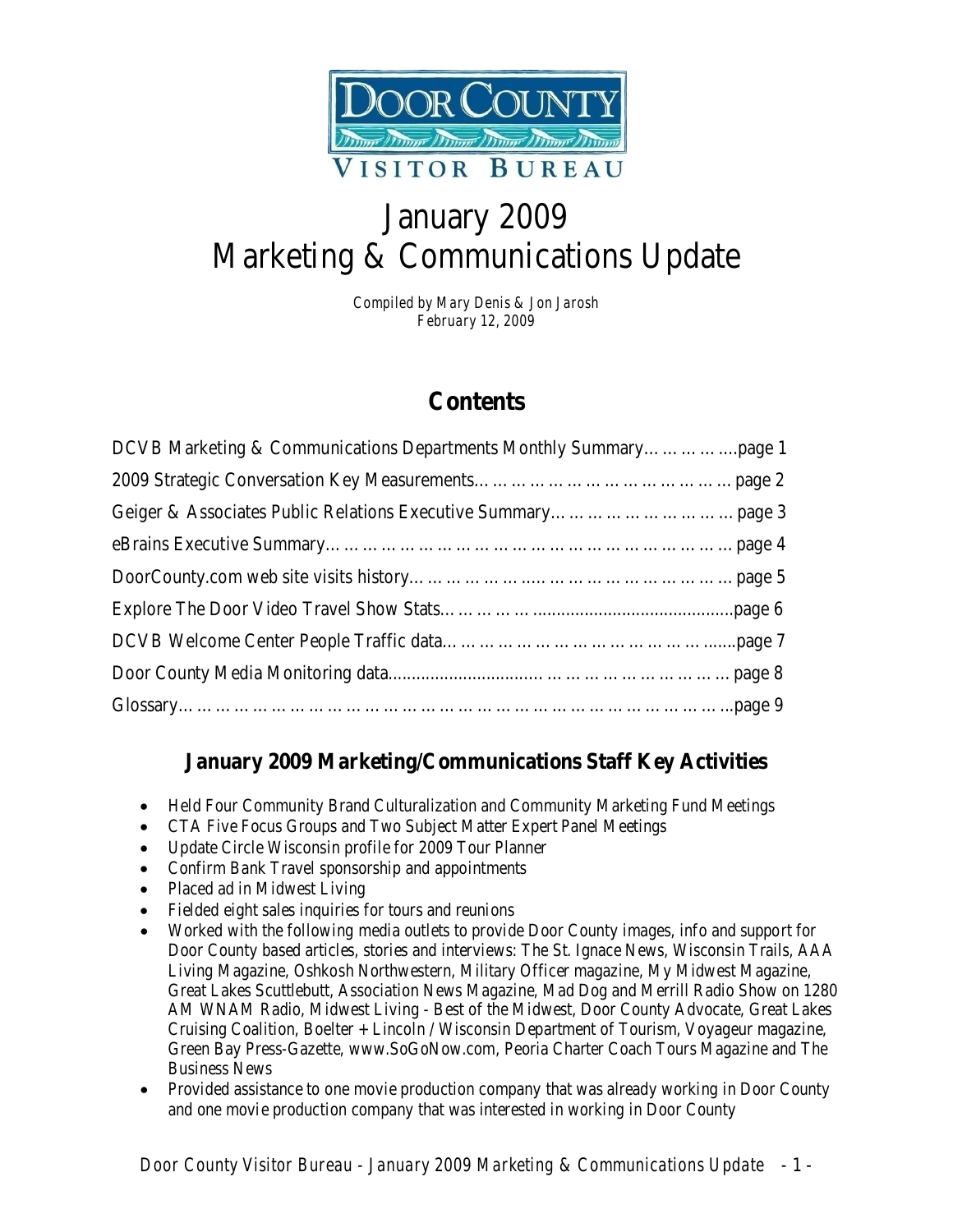

# 2009 Strategic Conversation Key Measurements

| <b>Annual Goal</b>                                            | January                | <b>YTD</b>             | % to Annual<br>Goal |
|---------------------------------------------------------------|------------------------|------------------------|---------------------|
| 3,151,000 web visits on DoorCounty.com                        | 120,297 visits         | 120,297                | 4%                  |
| 48 Group Tour Inquiries                                       | 7 inquiries            | 7 inquiries            | 15%                 |
| 210 Group Tour Contacts                                       | $\ast$                 |                        |                     |
| 44 Meeting Planner Inquiries                                  | 1 inquiry              | 1 inquiry              | 2%                  |
| 600 Meeting Planner Contacts                                  | $\ast$                 |                        |                     |
| 125 Certified Tourism Ambassadors                             | $\ast$                 |                        |                     |
| \$825,000 Ad Value Equivalency<br>through Geiger & Associates | \$70,800               | \$70,800               | 9%                  |
| \$4,000,000 Ad Value Equivalency<br>as reported by Cision     | \$30,151               | \$30,151               | 1%                  |
| 8,500,000 impressions through Geiger                          | 448,260<br>impressions | 448,260<br>impressions | 5%                  |
| 58,300 video views of Explore The Door<br>on DoorCounty.com   | 3,002 views            | 3,002 views            | 5%                  |

**\*This goal has no measurable results at this time.**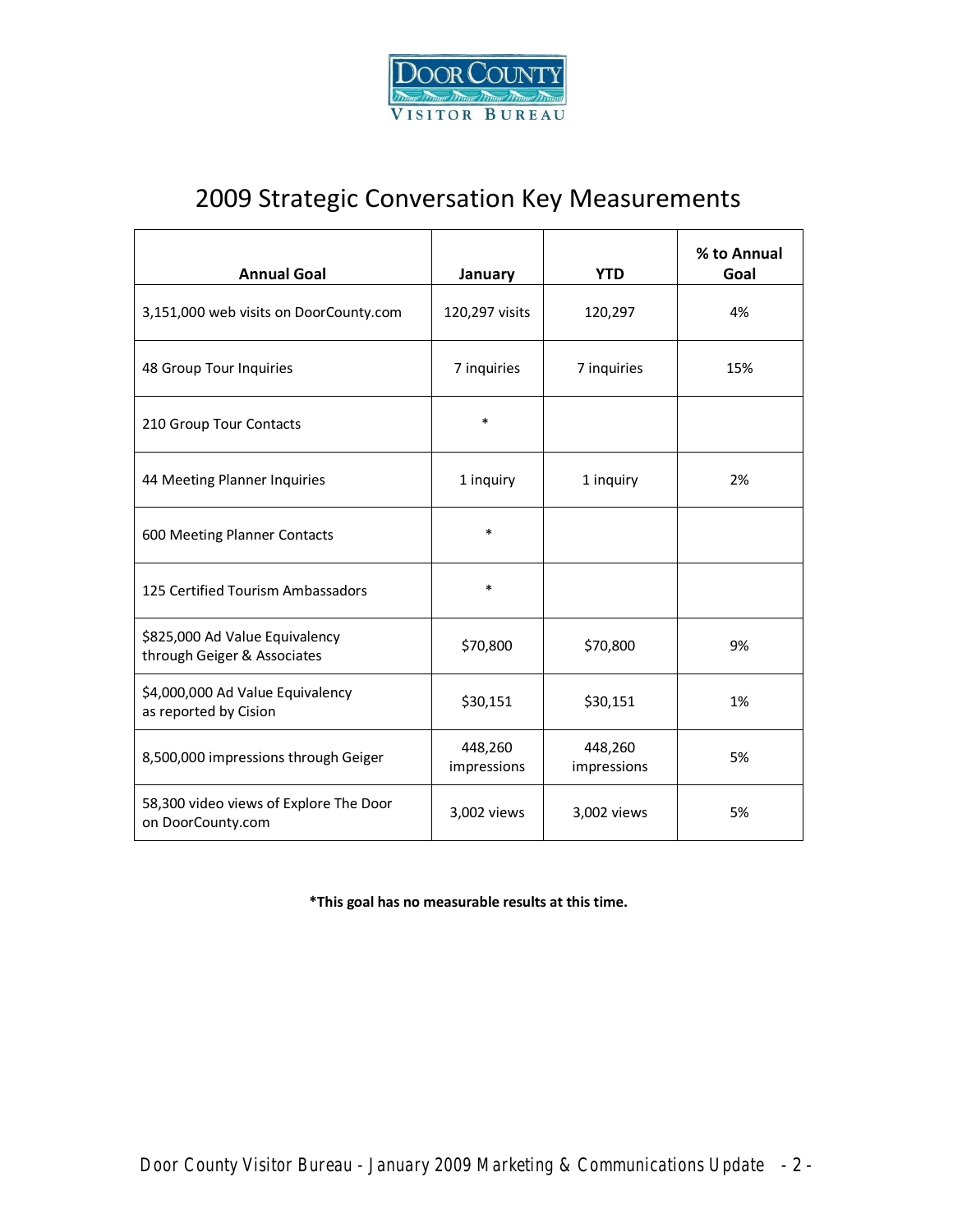#### **GEIGER & ASSOCIATES MEDIA MARKETING UPDATE – JANUARY 2009**

- $\checkmark$  Including the 11 press tours conducted by Geiger & Associates since July 2007 a total of 164 journalists have visited Door County (as part of a group or individual trips) for the purposes of editorial research.
- $\checkmark$  As a result of Geiger & Associates group editorial press tours and media liaison activities on behalf of the Door County Visitor Bureau, 179 articles have been placed in print, radio or online media.
- $\checkmark$  These articles have reached an audience of 14,904,459 readers/listeners/viewers.
- $\checkmark$  If these articles had been purchased in the form of paid advertising, it would have cost the Door County Visitor Bureau \$1,124,671.00. Program to date, the Ad Value Equivalency (AVE) represents a **182% ROI**, so for every \$1 we've spent on the program, we've gotten back that original dollar plus \$1.82 in AVE.
- $\checkmark$  In-kind contributions from local DCVB industry partners for the 11 group editorial press tours conducted by Geiger & Associates since July 2007 total \$162,134.30. Complimentary airfare Geiger & Associates has arranged to have donated (for all press tours) on behalf of this program totals \$67,600.00. The total amount of in-kind contributions for this program thus far is \$229,734.30 representing costs the DCVB did not incur. Had the DCVB incurred these costs, the ROI would have gone from 182% to 79%.
- $\checkmark$  Obtained anticipated editorial dates from journalists for articles resulting from press tours; some approximate dates obtained so far are:
	- o McClatchy-Tribune Newspaper Syndicate, Winter/Spring 2009
	- o Northwest Traveler (NWA in-flight), March 2009
	- o Wisconsin Trails, March/April 2009
	- o AAA Going Places (TN), March/April 2009
	- o FabulousTravel.com, FabulousFoods.com,
	- FabulousLiving.com, March/April 2009 o Connect Marketing Publications (GA), Spring 2009
	- o Prime Time for Seniors (CO), Spring 2009
	- o Village News/Southwest News (TX), Spring 2009
	- o News-Herald (OH), Spring 2009
	- o Mature Life Features Syndicate, Spring 2009
	- o Southwestern Publications (OK), Spring 2009
	- o Odyssey Couleur magazine, Spring 2009
	- o Champion Newspaper (GA), Spring 2009
	- o Saturday Evening Post, Spring 2009
	- o Great Escapes Chicago by Countryman Press, April 2009
- o Toronto Sun, May 2009
- o AAA Home & Away Scandinavia in Door County, May 2009
- o AAA Home & Away (IN), May/June 2009
- o Relish (national newspaper insert), July 2009 (two articles)
- o Wisconsin Trails –Segway Tours, July/August 2009
- o Chagrin Valley Times (OH), August/September 2009
- o Memphis Commercial Appeal (TN), 2009
- o Mature Living, 2009
- o Greer Herald (SC), 2009
- o Daily Herald (IL), 2009
- o Macomb Observer and Oakland Observer (MI), 2009
- o Valley Scene Magazine (CA), 2009
- o AAA Home & Away Scandinavia in Door County, 2009
- o Wildlife Conservation magazine, 2009
- o Old House Interiors, 2009
- o American Fitness Magazine, 2009
- o Timber Home Living, 2009
- $\checkmark$  Continued planning and arranging for sponsored airline tickets and complimentary accommodations, meals and activities for the February 26-March 1, 2009 press tour.
- $\checkmark$  Determined with the DCVB the dates for the remaining three 2009 press tours June 21-25, 2009, with optional overnight stay on Washington Island June 26, 2009; October 18-22, 2009; and December 10-13.
- $\checkmark$  Sent the newest TZC members a CD with all articles received to date (through January 2009) resulting from the media marketing program.
- $\checkmark$  Developed "Geiger Goes Green" memo and began distribution to industry partners (on CD) of current articles resulting from the media marketing program.
- $\checkmark$  Geiger & Associates continues to respond on a daily basis to media inquiries for Door County press kits, information, images and copy verification to accompany anticipated editorial coverage.
- $\checkmark$  Geiger & Associates continues to obtain copies of publicity resulting from group editorial press tours and media liaison efforts on behalf of the Door County Visitor Bureau, and provide copies of that publicity to the DCVB.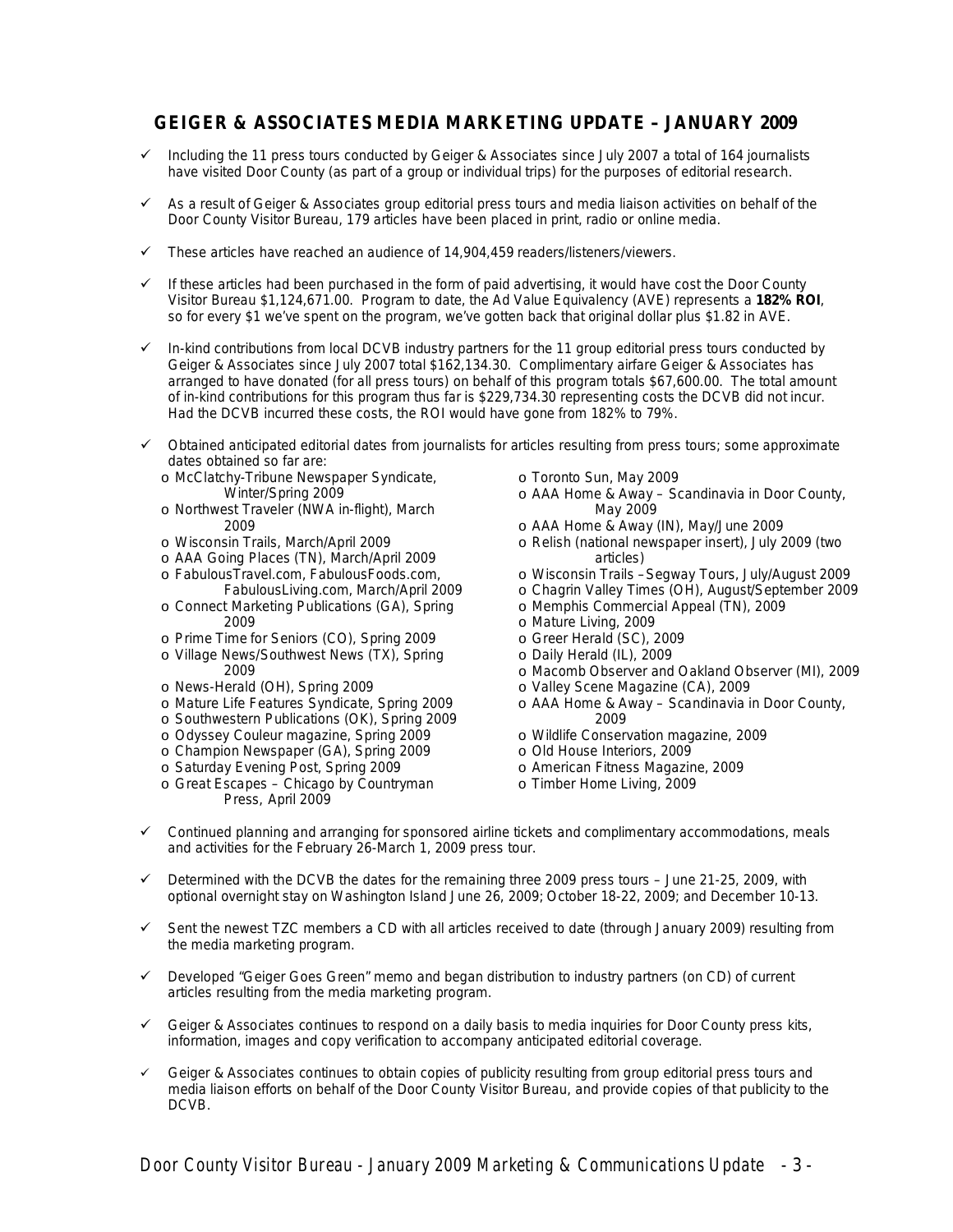



#### **DOOR COUNTY ONLINE MARKETING EXECUTIVE SUMMARY January, 2009**

The close of January, 2009 takes us to through the last month of the '08/'09 Online Marketing Contract. Over the course of the contract, we delivered 101,000 new opted-in consumers to the Door County database, created and deployed the Peninsula's Insider Tip communications program, executed a pay-per-click sponsored search component, collected and reported website and search consumer surveys & conversion studies, executed opted-in email newsletter consumer conversion studies, delivered a website assessment, an online audit, created and posted two videos of Door County, delivered a full @Plan/Nielsen assessment and created and managed the welcome auto-responder emails.

**FINAL CONTRACT DASHBOARD -** Even though not all components have been measured and reported via the Dashboard and many other services and components were a part of the \$450,000 contract, the measured contract items delivered essentially a \$1.58 CPC (cost per click) and a \$7.84 CPM (cost per thousand impressions).

| <b>JANUARY '09 TO DATE/CONTRACT FINAL</b> |              |         |  |  |  |
|-------------------------------------------|--------------|---------|--|--|--|
| <b>Clicks</b><br><b>Impressions</b>       |              |         |  |  |  |
| <b>Insider Tip</b>                        | 2,806,668    | 98,018  |  |  |  |
| <b>PPC</b>                                | 38,515,290   | 76,697  |  |  |  |
| <b>Hastings Video Network (HVN)</b>       | 394,170      | 5,631   |  |  |  |
| $PI*$                                     | 15,647,032   | 103,970 |  |  |  |
| Total                                     | 57, 363, 160 | 284,316 |  |  |  |

*\*does not include SEO numbers, nor welcome/auto-responder emails \*some impressions and clicks are estimated against a standard search metric*

**DATABASE** – approximately 141,000 records at the end of contract.

#### **WEBSITE VISIT STATS:**

|               |         |         | $\frac{0}{0}$ | Jan 09/Jan |                    |          |          | $\%$   |
|---------------|---------|---------|---------------|------------|--------------------|----------|----------|--------|
| January, 2009 | Jan-09  | Dec-08  | Change        |            | Jan $09$ /Jan $08$ | 2009 YTD | 2008 YTD | Change |
| Site visits   | 120.297 | 107.298 | 12%           | 16%        | $-31%$             | 20.297   | 174.415  | $-31%$ |
| Unique visits | 36.689  | 31.185  | 18%           | 7%         | -6%                | 36.689   | 39,055   | $-6%$  |

**WEBSITE VISIT STATS** – The January website visits are down YOY 31%; this is likely attributable to the general economy, reduction of consumers spending and travel. Also in January 2008, we were engaged in a PPC campaign and not in January 2009. The deployment of the Visitor Guide promotional email went out in January 2008 and not until February in 2009. This should help increase site visits in February.

Between the \$9 million dollar economic impact from the Fall '07 PI leads conversion study and the estimated \$37 million from the cumulative PPC visitor economic impact, we have exceeded our \$22 million visitor spending guarantee. Add to that, the \$22 million economic impact from the spring '07 PI leads (different contract) and the still to be completed conversion study of the Spring '08 leads. Though we are not measuring all of the solution components being delivered, the economic impact of the deliverables we are measuring will exceed the guarantee.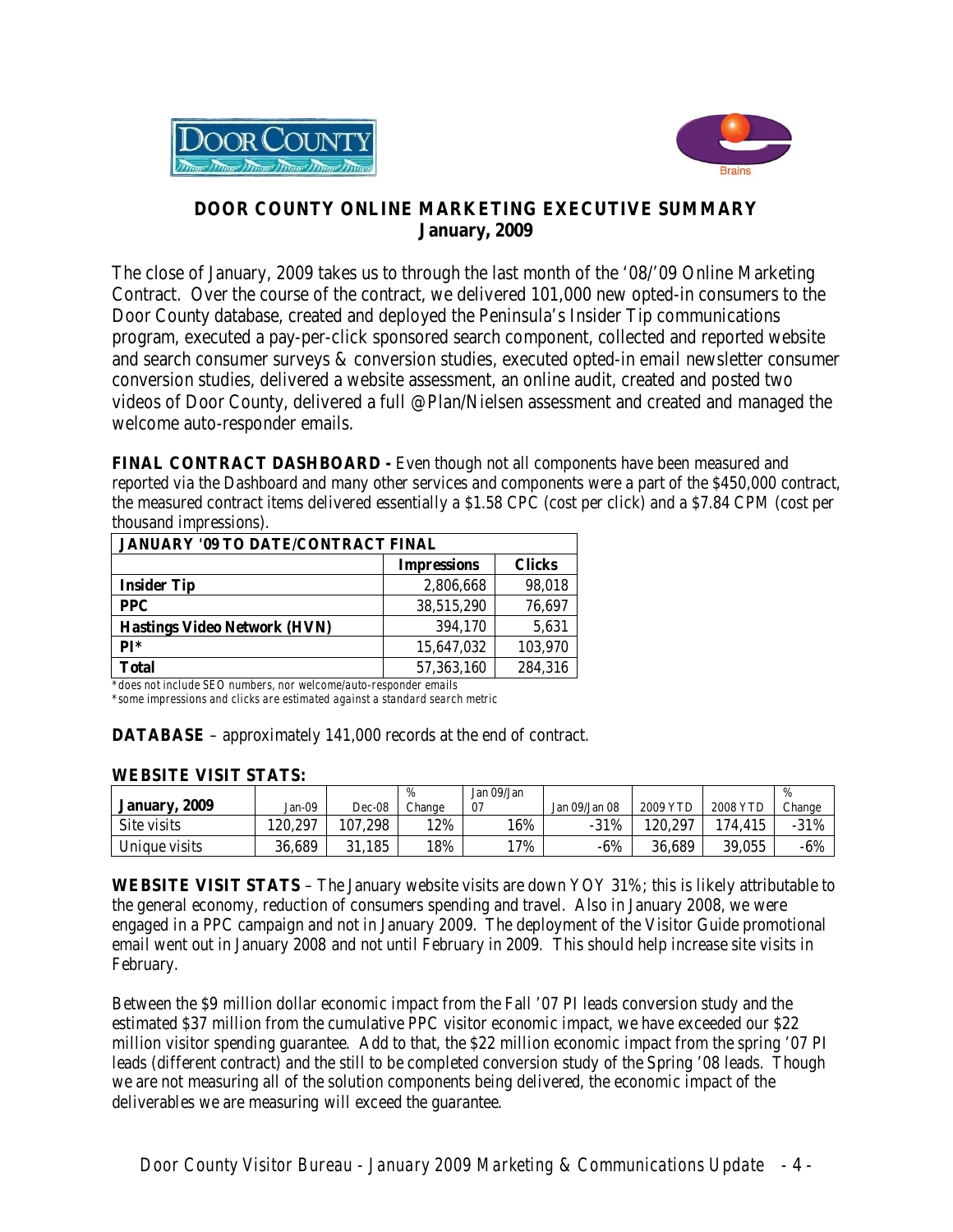

# **Monthly Web Site Visits**

*Beginning in September 2002, sessions reflect doorcounty.com and doorcountyvacations.com. DoorCounty.com redesign went live around 4 PM on May 17, 2006.*

| 1999<br>Month    | 2000    | 2001    | 2002    | 2003      | 2004    | 2005      | 2006      | 2007      | 2008      | 2009    |
|------------------|---------|---------|---------|-----------|---------|-----------|-----------|-----------|-----------|---------|
| 42,272<br>Jan    | 39,771  | 51,592  | 53,592  | 71,118    | 74,461  | 97,924    | 83,410    | 103,816   | 178,573   | 120,297 |
| Feb<br>48,205    | 45,410  | 49,120  | 51,463  | 70,790    | 65,981  | 67,857    | 74,979    | 92,824    | 160,761   |         |
| March<br>33,695  | 59.056  | 61,063  | 56,241  | 80,416    | 65,816  | 67,740    | 102,660   | 113,408   | 188,788   |         |
| April<br>34,226  | 57.407  | 68,598  | 68,566  | 90,747    | 70,930  | 82,341    | 109,761   | 115,601   | 223,337   |         |
| May<br>42,543    | 77.526  | 88,004  | 86,393  | 109,573   | 88,332  | 116,243   | 148,685   | 185,350   | 270,300   |         |
| 49.959<br>June   | 95.185  | 102.765 | 93,826  | 153,921   | 104,912 | 133,497   | 158,433   | 211,342   | 275,813   |         |
| July<br>68,402   | 118.051 | 126,759 | 115,524 | 218,637   | 128,884 | 153,689   | 183,213   | 312,647   | 332,707   |         |
| Aug<br>67,756    | 97.548  | 109.763 | 99.099  | 190,008   | 111,089 | 153,706   | 179,422   | 301,311   | 298,739   |         |
| 53,352<br>Sept   | 78.942  | 84.596  | 98.028  | 159.963   | 95,431  | 124,481   | 162,182   | 250,343   | 247,470   |         |
| Oct<br>33,845    | 55,935  | 66.811  | 87,003  | 117.792   | 72,977  | 105.599   | 125,675   | 235,005   | 209.754   |         |
| Nov<br>17.530    | 27,511  | 33,193  | 44,555  | 57,630    | 40,207  | 55,882    | 70,212    | 142,318   | 123,734   |         |
| Dec.<br>20,314   | 28,872  | 31,562  | 46.887  | 53,486    | 53,100  | 70.049    | 79,142    | 134,009   | 107,298   |         |
| TOTAL<br>512,099 | 781,214 | 873,826 | 901,177 | 1,374,081 | 972,120 | 1,229,008 | 1,477,774 | 2,197,974 | 2,617,274 |         |



*Door County Visitor Bureau - January 2009 Marketing & Communications Update* - 5 -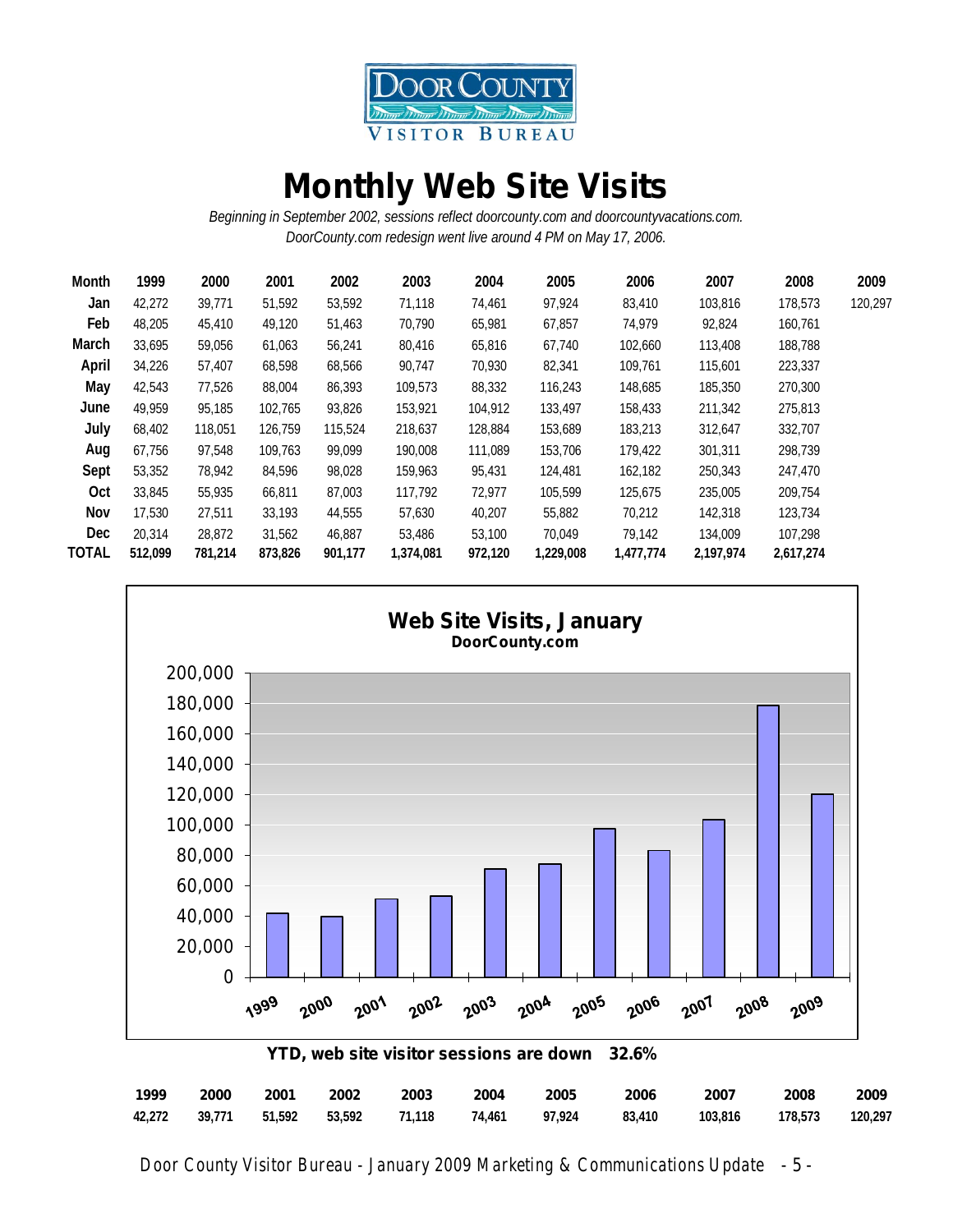



## **Info/Statistics for Door County's on-line video travel show**

*Through January 31, 2009*

#### **Some recent statistics about the show**

To date, *Explore The Door* web activity has represented **4.05%** of the site's traffic since September 2006, based on site visits.

*Explore The Door* show episodes were viewed **3,002** times in January, and have been viewed a total of **124,949** times on DoorCounty.com, an average of **4,309** views per month since the show began.

In addition to on-line views, **1,732** episodes of the show were downloaded in January. Lifetime downloads of all show episodes totals **40,928.**

In January, the show received **3,100** views on YouTube. Show segments have been posted on YouTube since October of 2006 and have been viewed a total of **46,428** times.

**53** different segments have been filmed and included as part of the **18** episodes of the show that have been produced to date.

The first episode of *Explore The Door* was posted on DoorCounty.com on September 20, 2006.

In addition to the show being available on DoorCounty.com, it is also available through the iTunes music store, through YouTube as mentioned above, through other on-line video sharing sites and via local access TV stations in Door County. Local feedback continues to be very positive.

#### **Show Overview**

*Explore The Door*, a video travel podcast about Door County, was created to highlight for potential visitors the eclectic mix of attractions and activities that can be experienced in Door County. While a majority of DCVB programs act as direct marketing pieces, *Explore The Door* is designed to be an image marketing tool. The program, through audio/visual interaction rather than the static images and text of traditional web sites, is meant to encourage travelers who are researching their vacation options to choose Door County as their travel destination. With increasing traveler consumption of on-line media content, specifically video, it gives Door County an opportunity to influence and persuade potential visitors to choose Door County in a way that had not been available to the DCVB prior to the start of this video travel podcast image marketing initiative. We believe we've been and continue to be ahead of the curve with this initiative, as other destinations around the country are still trying to catch up and implement similar programs for their destinations.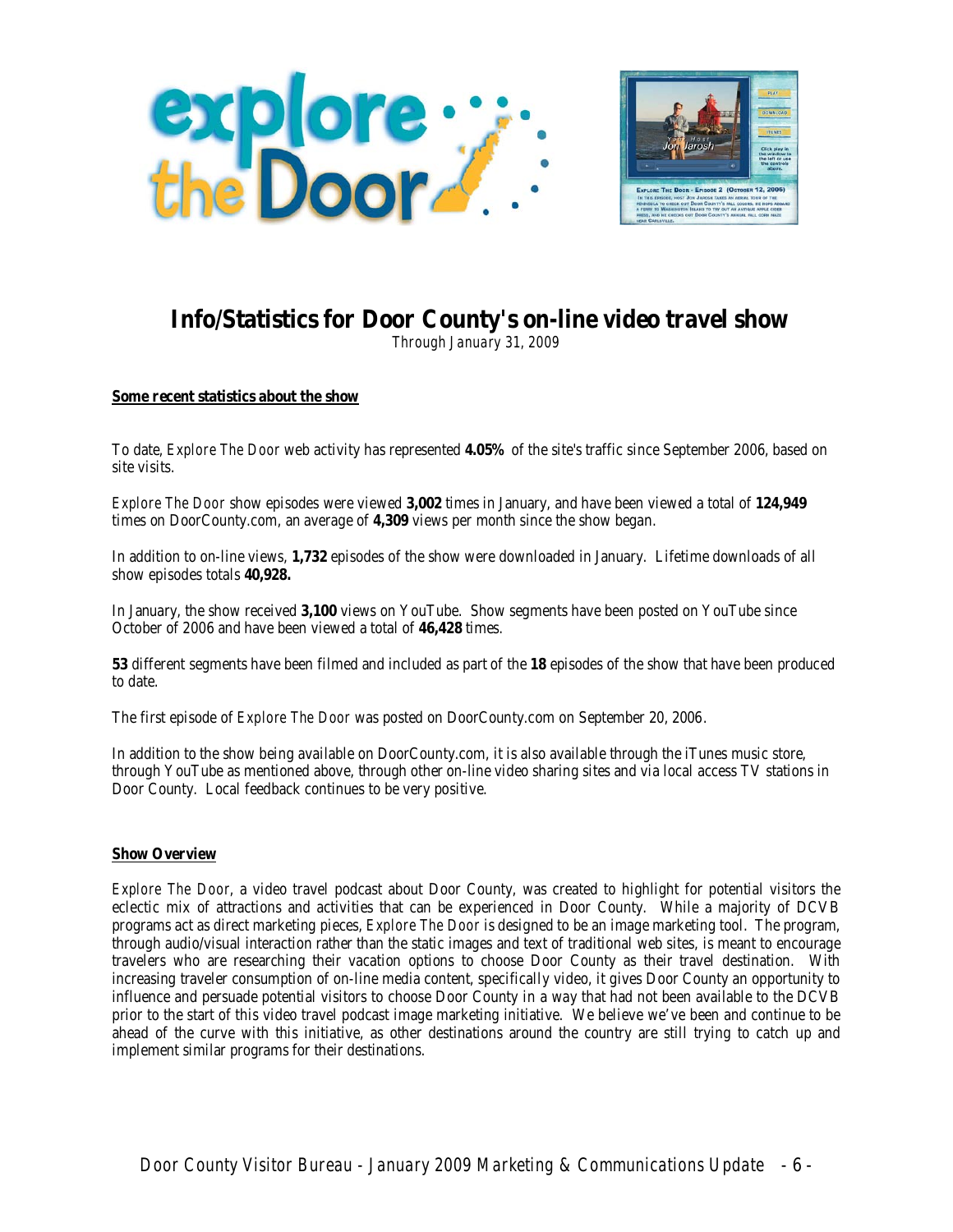# **Door County Visitor Center People Traffic**

*A people counter was installed in DCVB lobby in late April 2006*

|                  | 2006           | 2007   | 2008    | 2009 | 2010 | 2011 | 2012                                                                     | 2013 | 2014 |
|------------------|----------------|--------|---------|------|------|------|--------------------------------------------------------------------------|------|------|
| <b>January</b>   | $\blacksquare$ | 759    | $n/a^*$ | 651  |      |      |                                                                          |      |      |
| <b>February</b>  | $\blacksquare$ | 676    | 658     |      |      |      |                                                                          |      |      |
| <b>March</b>     |                | 989    | 929     |      |      |      |                                                                          |      |      |
| April            | $\blacksquare$ | 529    | 1,180   |      |      |      |                                                                          |      |      |
| May              | 3,535          | 3,313  | 3,387   |      |      |      |                                                                          |      |      |
| June             | 5,196          | 4,826  | 4,525   |      |      |      |                                                                          |      |      |
| July             | 8,058          | 7,596  | 6,978   |      |      |      |                                                                          |      |      |
| <b>August</b>    | 7,423          | 6,902  | 7,244   |      |      |      |                                                                          |      |      |
| <b>September</b> | 6.040          | 5.076  | 4.581   |      |      |      |                                                                          |      |      |
| October          | 5.208          | 5,075  | 5,519   |      |      |      |                                                                          |      |      |
| <b>November</b>  | 1,019          | 1,035  | 892     |      |      |      |                                                                          |      |      |
| <b>December</b>  | 867            | 693    | 663     |      |      |      | *Due to an equipment malfunction, data is not available for January 2008 |      |      |
| Total            | 37,346         | 37.469 | 36,556  | 651  |      |      |                                                                          |      |      |



 $\phi_{\!\scriptscriptstyle\mathcal{O}\!f}$ 

Dec

 $Q_{\! \! \tilde{Q}}$ 

35,000

2006 2007 2008

0

HT. Ш

Feb March

Jap

ADE

**May** 

June

Aug Sep

rty

*Door County Visitor Bureau - January 2009 Marketing & Communications Update* - 7 -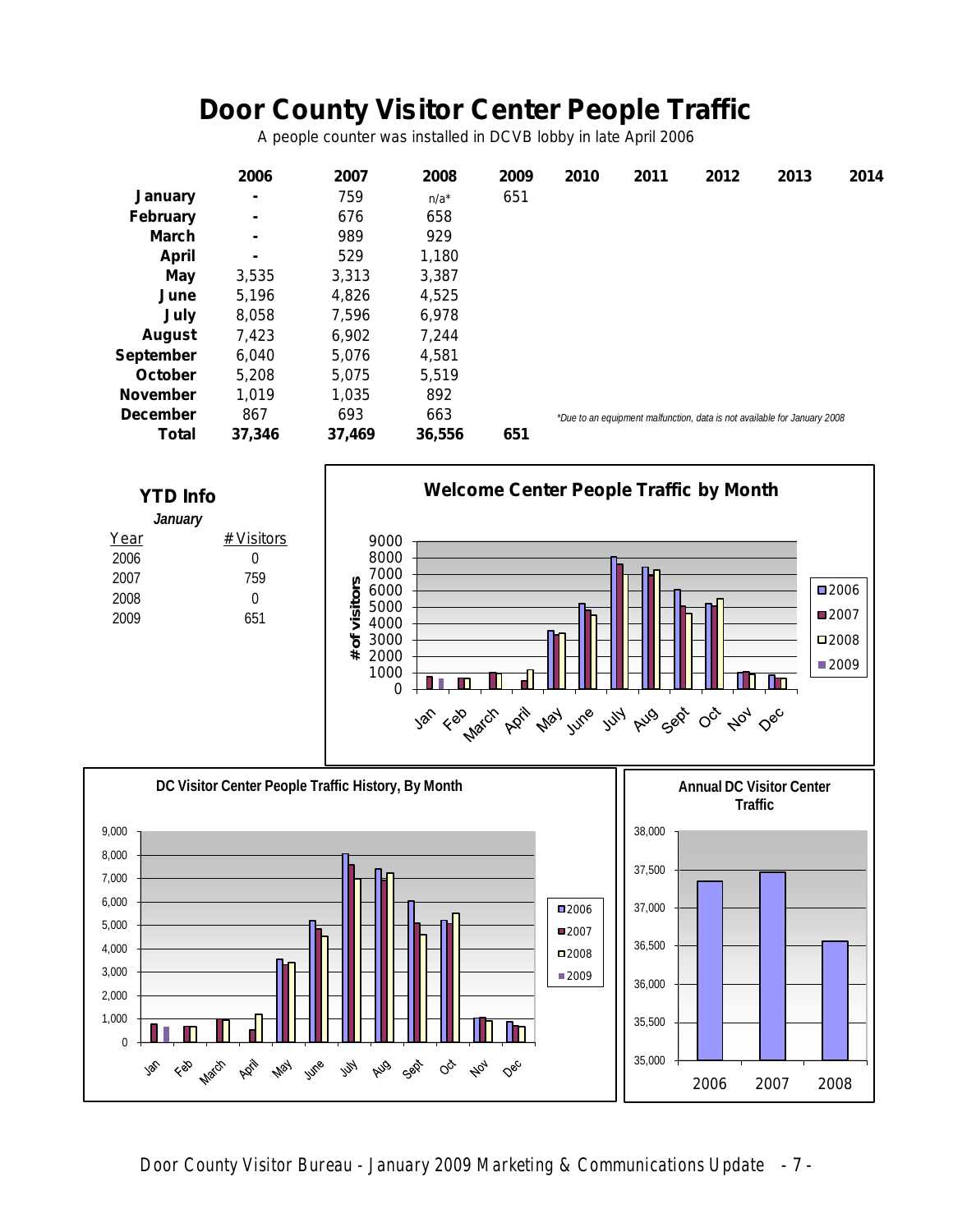### **Door County 2009 Media Coverage Summary**

*As reported from our Cision Media Monitoring Contract*

#### **Ad Value Equivalency**

| 2009 AVE Goal | <b>YTD Goal</b> | <b>YTD Actual</b> | % of Goal |
|---------------|-----------------|-------------------|-----------|
| \$4,000,000   | \$333,333       | \$30,151          | $1\%$     |





## **Quarterly**

|               | Hits | <b>Impressions</b> | <b>AVE</b> |                    |
|---------------|------|--------------------|------------|--------------------|
| 1st Quarter*  | 89   | 13,796,095         | \$30,151   | (Jan, Feb, March)  |
| 2nd Quarter   |      | O                  | \$0        | (April, May, June) |
| 3rd Quarter   |      | O                  | \$0        | (July, Aug, Sept)  |
| 4th Quarter   |      | O                  | \$0        | (Oct, Nov, Dec)    |
| <b>TOTALS</b> | 89   | 13,796,095         | \$30,151   |                    |

*\* monthly reporting not yet complete due to 3-4 week lag time in reporting by Cision*

*Door County Visitor Bureau - January 2009 Marketing & Communications Update* - 8 -